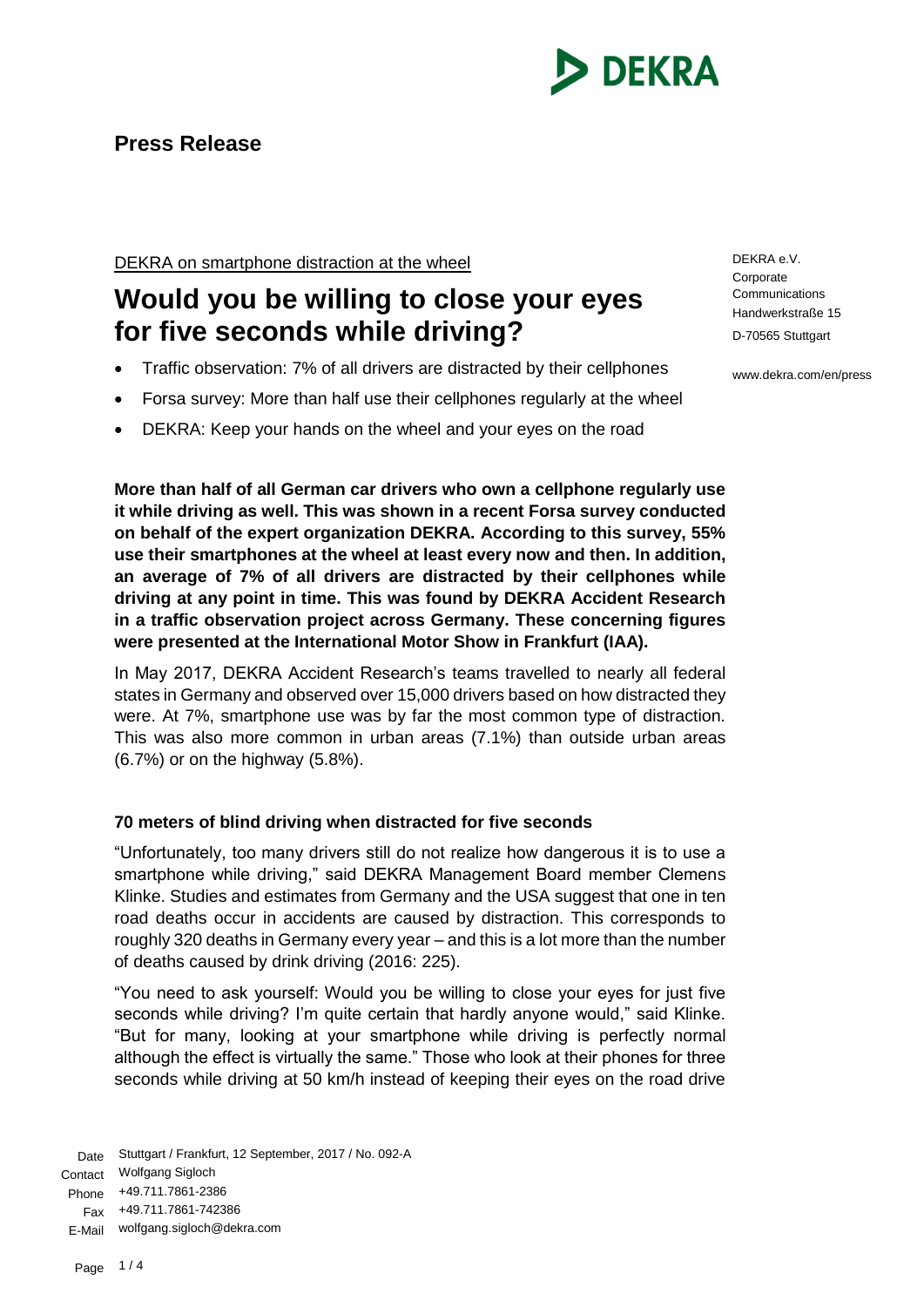

almost 42 meters blind within this time. This goes up to nearly 70 meters over a period of five seconds.

DEKRA recently demonstrated the consequences of blind driving on a closed course. The participants had to drive through a course at 30 km/h while texting on their smartphones. They were wearing eye-tracking glasses following their eye movements with a camera that showed what the user was looking at.

"For instance, many participants did not react at all to a ball that suddenly rolled across the road," reported DEKRA Management Board member Klinke. "If you think about the fact that often a child is running after a ball onto the road, it is clear how dangerous being distracted is in this case." In addition, multiple participants even drove past a red light. "These are typical driving mistakes that are caused by distraction and could lead to serious accidents," said Klinke.

Psychologists refer to what is known as "inattentional blindness". In this case, people focus on their smartphones to the extent that they completely fail to perceive environmental stimuli or indications of potential risks – often with disastrous consequences.

#### **The problem is by no means limited to young drivers**

Younger drivers are most likely to be willing to use their cellphones at the wheel. 85% of those aged between 18 and 29 do this according to the Forsa survey conducted on behalf of DEKRA. But the problem is by no means limited to young drivers. Among those aged 30 to 44, over three quarters of respondents (77%) admitted that they use their phones at least some of the time while driving. This also was true for the majority of those aged 45 to 59 (54%). Even among the age group over 60, a third of drivers (34%) use their smartphones at the wheel.

Incoming texts or WhatsApp messages were the most common reason for using a smartphone. Over a third of all drivers (34%) read texts while driving at least some of the time. A quarter of them (25%) take calls without hands-free equipment. One in five people (20%) write texts themselves, and around one in six (16%) make calls without hands-free equipment. Fewer people use social networks at the wheel (6%) or play on their phones (3%).

#### **Distraction could reverse positive trend**

"Many measures have led to major successes in the area of road safety over the last few decades – ranging from safety belts and the obligation to wear one to airbags and systems, such as ABS and ESP, and better road planning and rescue services," said DEKRA Management Board member Klinke. "But we are dealing with this issue far too lightly. Every traffic fatality is one too many. And the growing problem of distraction at the wheel could stop or even reverse the downward trend in the number of deaths on the road. We can't allow this to happen."

DEKRA experts are thus making a clear call for all drivers to keep their hands on the steering wheel and their eyes on the road. "We urgently need to raise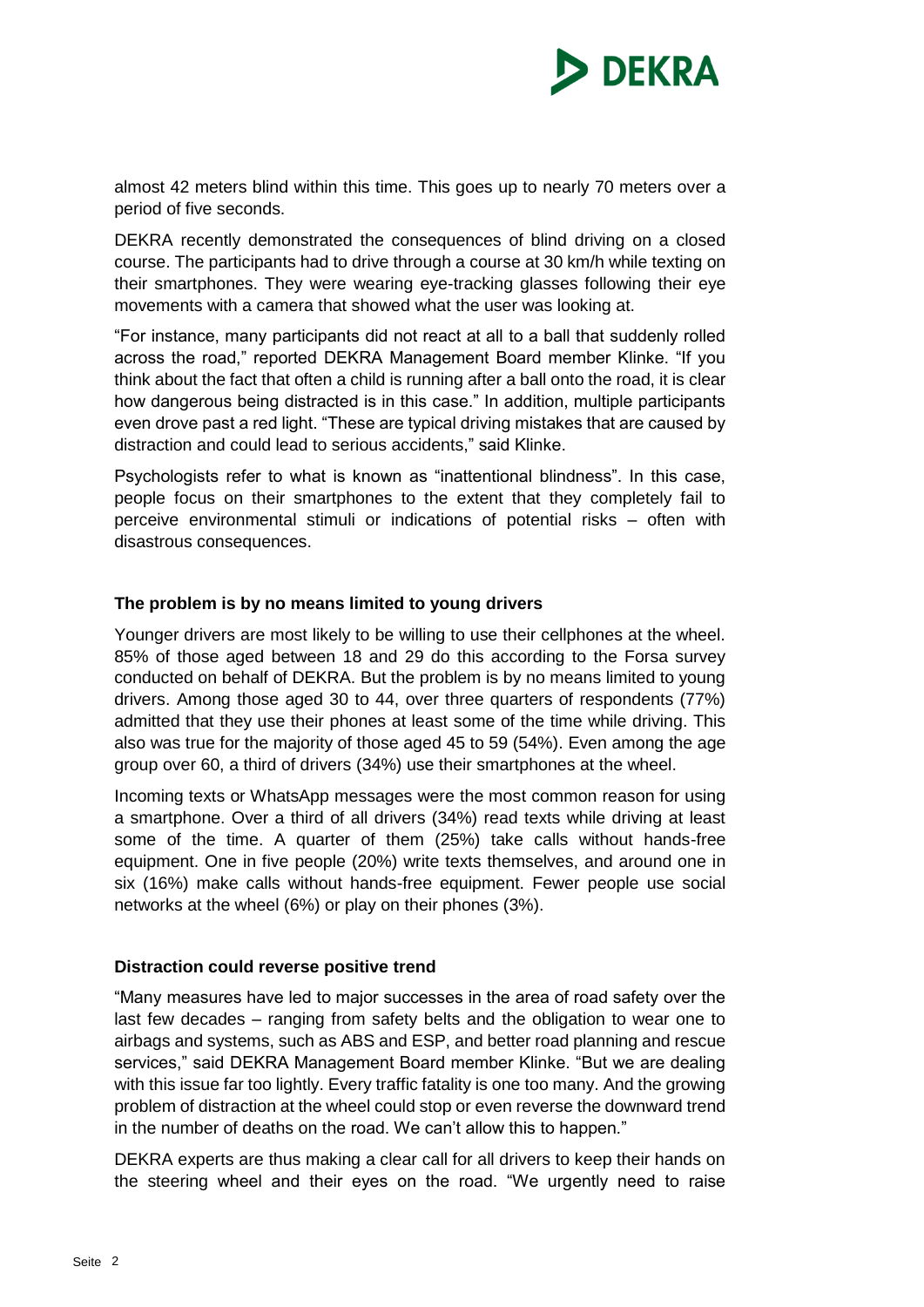

awareness of this problem in an entirely new way," said Klinke – while focusing on social change as with alcohol. "Driving back home after a fun night of drinking wine and beer was considered harmless in the past. This has drastically changed – such behavior is no longer socially acceptable. As far as smartphone distraction at the wheel is concerned, I think that we need society to oppose this in the same way."

# **Large majority of drivers in favor of more checks**

More checks are also an option that could help here. In this survey, only 4% of all German drivers said that they had already been stopped or checked by the police because they were using their cellphones at the wheel. In 2015, according to the latest numbers available from Germany's Federal Motor Transport Authority, a good 363,000 offenses were reported to the Federal Register of Driver Fitness in Flensburg. But there are bound to be several times that many cases that go unnoticed.

Drivers have a clear position: 85% were in favor of more frequent checks to crack down on drivers using their phones in the Forsa survey. And even among those who regularly use their smartphone while driving, four in five (79%) were in favor of more frequent checks. Incidentally, more than half of all drivers (56%) found that a fine of EUR 60 and a penalty point was too lenient for getting caught with a phone at the wheel. In many other European countries, penalties are a lot tougher.

#### **Distraction among cyclists and pedestrians is also a problem**

Smartphone distraction is a problem that does not only concern drivers. Other road users like cyclists and pedestrians are often distracted as well, causing critical situations on the road as a result. In 2016, DEKRA Accident Research conducted a survey in six European capitals and found that 17% of all pedestrians were distracted by their smartphones while crossing the road.

# **Joint campaign by DEKRA and AUTO BILD magazine**

DEKRA is cooperating with the editorial team at AUTO BILD magazine to address the urgent need to raise awareness of distraction on the road. The two partners are calling on people to be more aware of the risks that exist on the road with a joint sticker campaign based on the slogan "Handy weg – dein Leben zählt!" ("Don't use your phone – your life counts!"). "We reach more than 3 million readers with AUTO BILD every week. More than 7 million users use our online service every day. This coverage also means responsibility. We know this and act accordingly," said Tom Drechsler, Editor-in-Chief of the AUTO BILD Group.